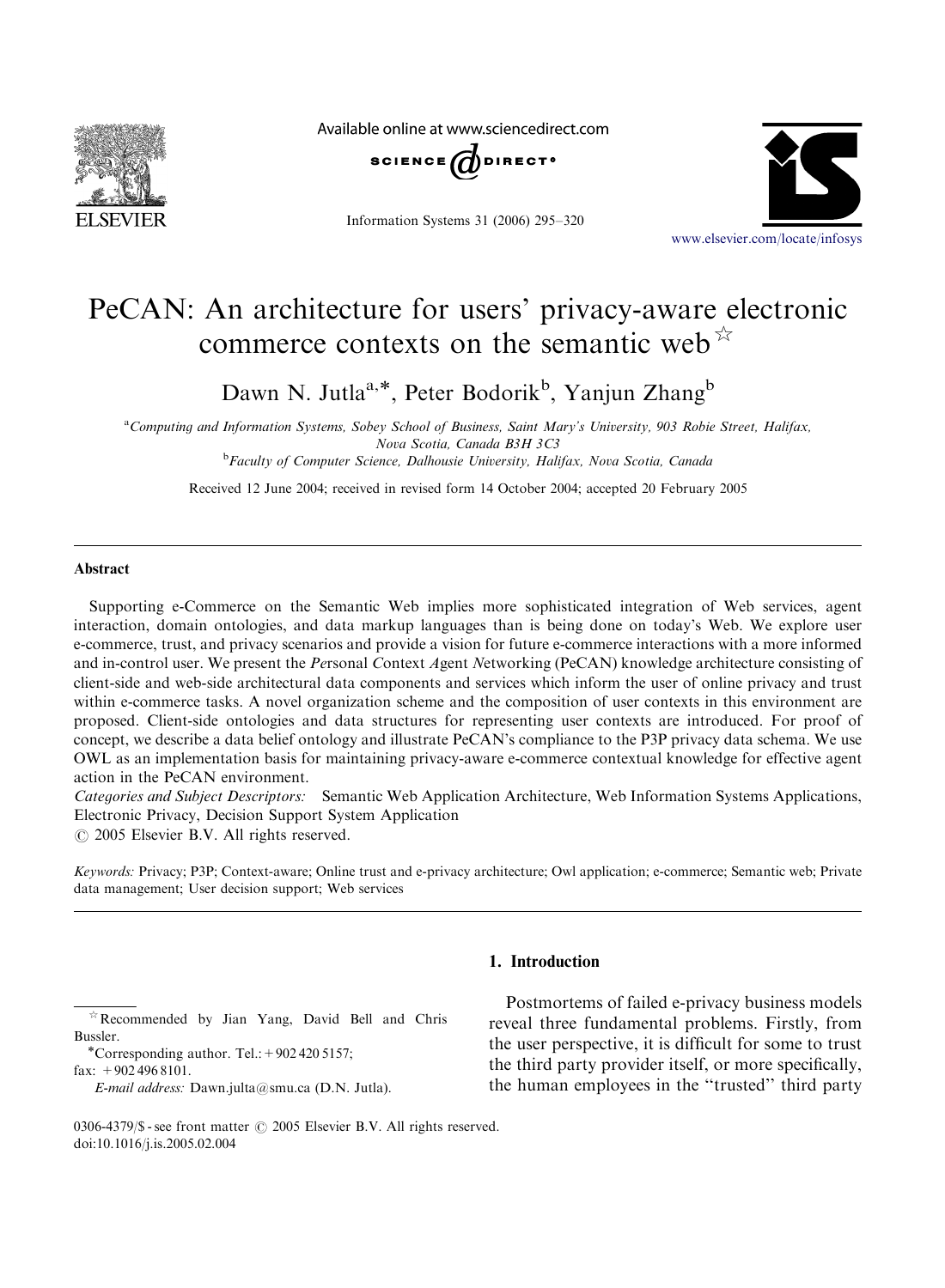provider. The perception of loss of control of personal data is higher when a lot of your data is passed through a third party, and when that third party may persistently hold increasingly larger snapshots of your data. Secondly, those e-privacy businesses that used the advertising business model soon found that they could not compete with players such as Yahoo!, and other large portals, which could cut the cost of advertising on these sites to levels unsustainable for smaller competitors. Thirdly, in many countries such as the US, Canada, and the European Union, privacy is functionally maintained through secure technical channels usually provided by the user's organization or by the organization with which the user is transacting. Thus third parties have not offered sufficient value-added services to maintain ''functional'' privacy channels in the business-to-business (B2B) or business-to-customer (B2C) markets. Learning from these fundamental problems, knowing the economic value of user's personal information [\[1–8\]](#page--1-0) and noting that industry analysts, e.g., Gartner Group, project that information privacy will be the number one problem for e-commerce by 2006, we predict that the future success of third party business models for privacy will be in the provision of contextual ''information-based'' privacy Web services. These Web services will target national and international businesses, global users, and society in general. The provision of successful privacy Web services will depend on advances in contextualized clientside and Web privacy architectures, platforms such as the WC3 Platform for Privacy Preferences (P3P), as well as multiple stakeholder cooperation. In this paper, we describe requirements, design, and implementation of technical components that together form future critical success components in the provision of contextual information privacy for e-commerce.

Specifically, information-based privacy services are needed that can present users with simple privacy-related facts in a given user context. In the last 5 years, stakeholders from industry and academia have made progress towards such a vision. As an example, ATT's Bird ([www.privacybird.com\)](http://www.privacybird.com) is a useful, and currently free, information-based privacy service for users.

Bird is a P3P agent that is designed for the automatic machine-reading of Web sites' privacy policies and comparison with user privacy preferences specified at the client-side. Businesses' intentions for maintaining user privacy are articulated through organizations' privacy policies for implementing fair information principles, in accordance with privacy acts or laws. These policies are often long and complicated, and users do not like to read them [\[9\].](#page--1-0) Bird simplifies this privacy task by automatically reading a business' privacy policy, and outputting a concise summary consisting of a set of statements about what privacy issues are relevant to the user, as per the users' stated preferences. Bird is only a first step, albeit an important step, in the provision of informational privacy services.

More sophisticated informational privacy services than are currently available are required. As a sector example, sites such as [www.canlli.org,](http://www.canlli.org) [www.austlii.org](http://www.austlii.org), and [www.law.cornell.edu](http://www.law.cornell.edu), all share a similar mandate to make legal information available and freely accessible to ordinary citizens. However, a current search on privacy law on these sites is not useful, or easily decipherable, to most of us. Examples of potential privacy Web services include: easily seeking out useful knowledge about countries' privacy laws, integrating privacy knowledge from various stakeholders, assessing a country's privacy culture, supporting the discovery of privacy Web services, automating the visualization of privacy information and knowledge according to a range of user profiles, and managing collaborative stakeholder updates to distributed web ontologies containing privacy domain knowledge.

The aim of providing such services is to significantly complement the work started by the W3C on the P3P platform and put trust and privacy personalization squarely in the hands of users. In this paper, we propose the Personal Context Agent Networking architecture, PeCAN, which (1) provides the necessary architecture on the client-side to receive and use information from such future Web services, (2) motivates the requirement and uses of Web privacy ontologies to complement the client-side privacy-aware applications, (3) increases user perception of